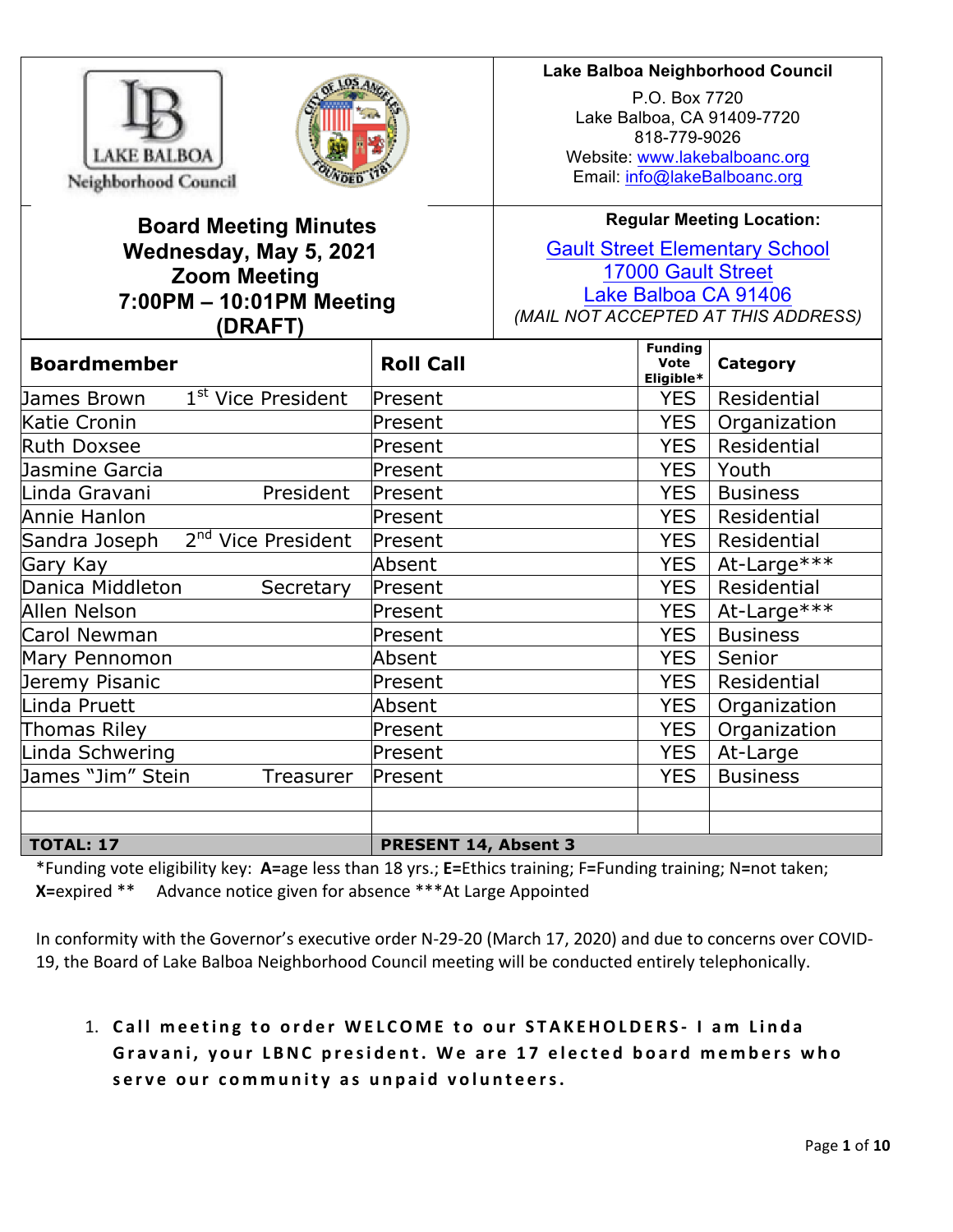# *L.A. City Charter Sec 900. Purpose (Of Neighborhood Councils)*

To promote more citizen participation in government and make government more responsive to local needs, a citywide system of neighborhood councils, and a Department of Neighborhood Empowerment *is* created. Neighborhood councils shall include representatives of the many diverse interests in *communities* and shall have an advisory role on issues of concern to the neighborhood.

We are a department within the city of Los Angeles. We are required to follow city and state laws. The Brown Act does not allow us to discuss anything that is NOT on tonight's agenda. There is an item called PUBLIC COMMENT where you can address items NOT on the agenda. Items are on time limits so that the meeting will end around 9:30p. Time allocations are approximate and may be shortened or **lengthened at the discretion of the President. Stated by Ms. Gravani. The time keeper is: James Brown**

2. PLEDGE OF ALLEGIANCE – The Pledge of Allegiance was led by Itzel Luna. Itzel is graduating from Daniel Pearl **Magnet High School. She has been accepted into FIVE Ivy League schools. CONGRATULATIONS on your** accomplishments Itzel! Mr. Pedrossian (Principal at Daniel Pearl) to speak for 1 minute. He is extremely proud of Itzel. The School Mottos- Small but mighty/ A place to belong. Mr. Pedrossian talked about pride in the school. They are trying to give Daniel Pearl more curb appeal and to raise the enrollment. The school would appreciate help spreading the word about the school. We would love to have you visit.

Hello! My name is Itzel Luna and I am a high school senior currently attending Daniel Pearl Magnet High School in Lake Balboa. I was fortunate enough to be accepted into 18 out of the 20 schools I applied to, some of them being Harvard, Stanford, Princeton, Columbia, Brown, and the University of **Pennsylvania.** I attribute a lot of my success during the college application process to my high school. Being one of the smallest comprehensive high schools in LAUSD, I was able to learn in a more intimate class setting, which greatly enhanced my education. Additionally, DPMHS has some of the most caring **teachers I have ever had the pleasure to learn from.** I have had most of my teachers for multiple years, meaning that I formed very strong connections with many of them (I can elaborate a bit more on why **DPMHS** is so great here if I have the time). I am very excited to announce that I have decided to continue my education at Stanford University this fall! Thank you for giving me the space to speak today and I hope you all have a great day!

3. ROLL CALL - **Quorum is 9, quorum was reached. - Gary Kay will be absent - Jasmine is 18, finish term, can vote on funding if trainings are completed.** 

| LBNC ITEM 3. Roll Call (7:10PM)                             |                        |            |
|-------------------------------------------------------------|------------------------|------------|
| Present-14                                                  | Absent-03              | Excused-00 |
| Brown, Cronin, Doxsee, Garcia, Gravani, Hanlon, Joseph,     | Kay, Pennomon, Pruett, | None       |
| Middleton, Nelson, Newman, Pisanic, Riley, Schwering, Stein |                        |            |

**4. Adoption of the Agenda for May 5, 2021 Item #22 should read \$1,000 not 1.000 (thanks to Ruth)** Public Comment: No comment

**Motion Passed (7:11PM)**

| LBNC ITEM 4. Motion to Adopt the corrected Agenda for May 5, 2021 Moved: Brown, Second: Doxsee |              |               |                |  |  |
|------------------------------------------------------------------------------------------------|--------------|---------------|----------------|--|--|
| $Yes -14$                                                                                      | <b>No-00</b> | Ineligible-00 | Absent-03      |  |  |
| Brown, Cronin, Doxsee, Garcia, Gravani, Hanlon, Joseph,                                        | None         | None          | Kay, Pennomon, |  |  |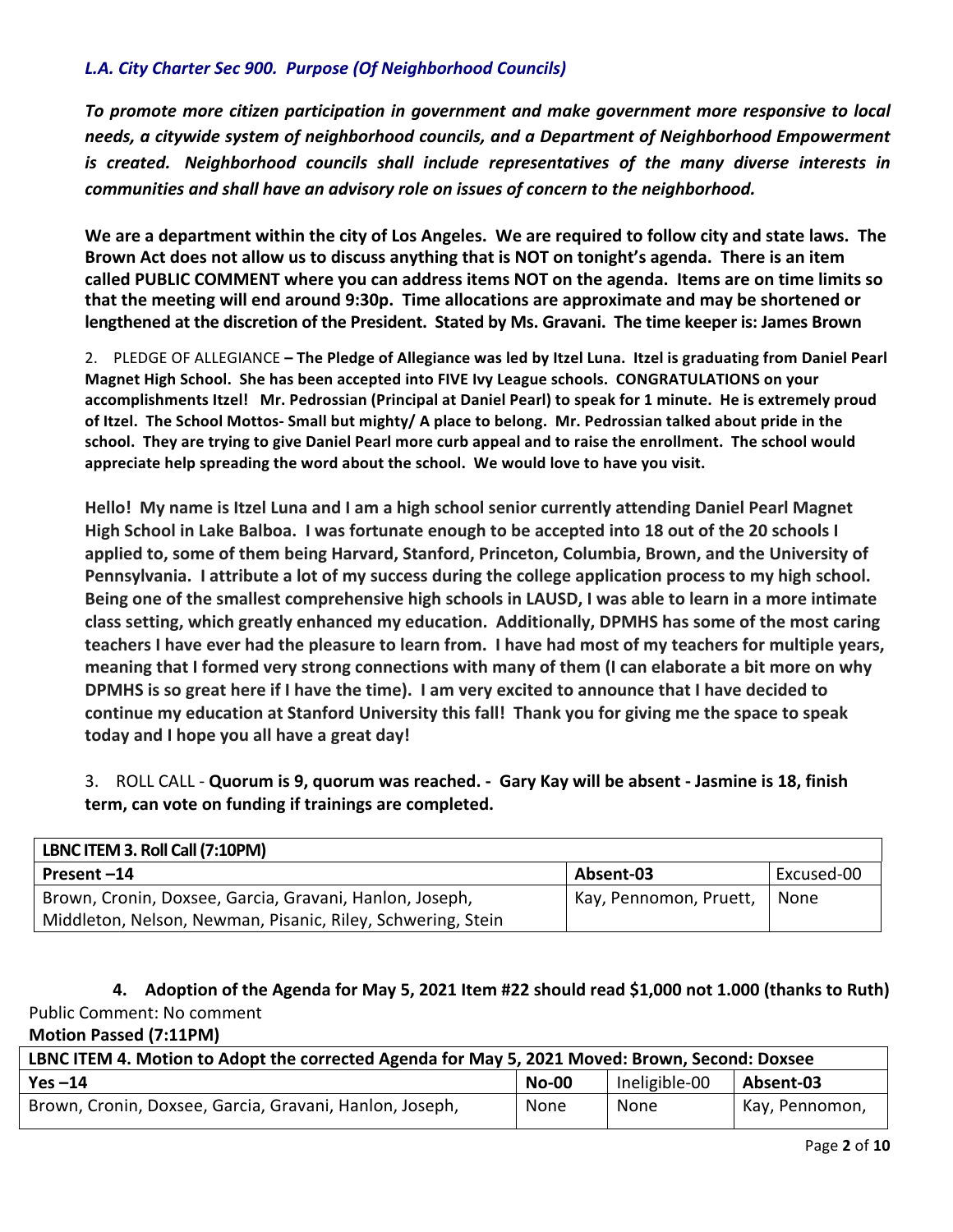5. Discussion and possible action for the Approval of Minutes for March 3, 2021 LBNC Meeting

#### Public Comment: No comment **Motion Passed (7:12PM)**

| LBNC ITEM 5. Motion to the Minutes of March 3, 2021 Moved: Middleton Second: Pisanic |              |            |                |  |  |
|--------------------------------------------------------------------------------------|--------------|------------|----------------|--|--|
| Yes $-13$                                                                            | <b>No-00</b> | Abstain-01 | Absent-03      |  |  |
| Brown, Cronin, Garcia, Gravani, Hanlon, Joseph, Middleton, Nelson,                   | None         | Doxsee     | Kay, Pennomon, |  |  |
| Newman, Pisanic, Riley, Schwering, Stein                                             |              |            | Pruett         |  |  |

# **6.** Discussion and possible action for the Approval of Minutes for April 7, 2021 Meeting

### Public Comment: No comment

| <b>Motion Passed (7:15PM)</b> |  |
|-------------------------------|--|
|-------------------------------|--|

| LBNC ITEM 6. Motion to the Minutes of April 7, 2021 Moved: Doxsee, Second: Brown |              |            |                |  |  |
|----------------------------------------------------------------------------------|--------------|------------|----------------|--|--|
| Yes $-14$                                                                        | <b>No-00</b> | Abstain-00 | Absent-03      |  |  |
| Brown, Cronin, Doxsee, Garcia, Gravani, Hanlon, Joseph, Middleton,               | None         | None       | Kay, Pennomon, |  |  |
| Nelson, Newman, Pisanic, Riley, Schwering, Stein                                 |              |            | Pruett         |  |  |

- **7.** Announcements and Reports: Representatives of LAPD, Local, City, County, and State
	- a. West Valley LAPD **Captain David Grimes** 31168@lapd.online Senior Lead Officers (SLOs) 1-877-ASK-LAPD
		- **i. Officer Isela (Para) Smith** office 818-374-7631- **34488**@lapd.online **Crime is down his area**
		- ii. **Officer Sam Park office** 818-374-7635 **35234@LAPD.online**
		- iii. **Officer Fuentes-Property crime down is down. West Valley Violent Crime is down, Property Crime is down.** The decrease is the best in the city. Aggravated Assault are up, **Grand Theft Auto is still a problem.** People are leaving their keys in the car. The officers have been working with Council District 6 on the Airtel Property. They meet once a week to address issues with Security. Volunteers of America is running the facility which is **seeing improvements.** There used to be 35-40 radio calls a month. Last month there were only 6.
			- a. Phoenix4- his catalytic convertor was stolen in the past. What is being done to address the problem?
			- b. Officer Fuentes mentioned they arrested a man with seven of them. They will be setting up an event to spray paint and put your VIN # on your Catalytic Convertor. **There are some plates being installed by some shops that are not good.** Do not go **cheap.**
	- b. Councilwoman's **Martinez's** office (CD 6) 818-778-4999 Field Deputy Jonah.Glickman@lacity.org The City took over the Project Room Key Project at the Airtel Shelter. They are moving the homeless from the Sepulveda Basin area and the areas around the 405 Freeway into the Shelter. Rental Relief Program is still available. The Council Office will be doing clean ups at Bull Creek in **the Sepulveda Basin. The Council office needs to give adequate notice of events. Not enough notice was given for the Budget Discussion.**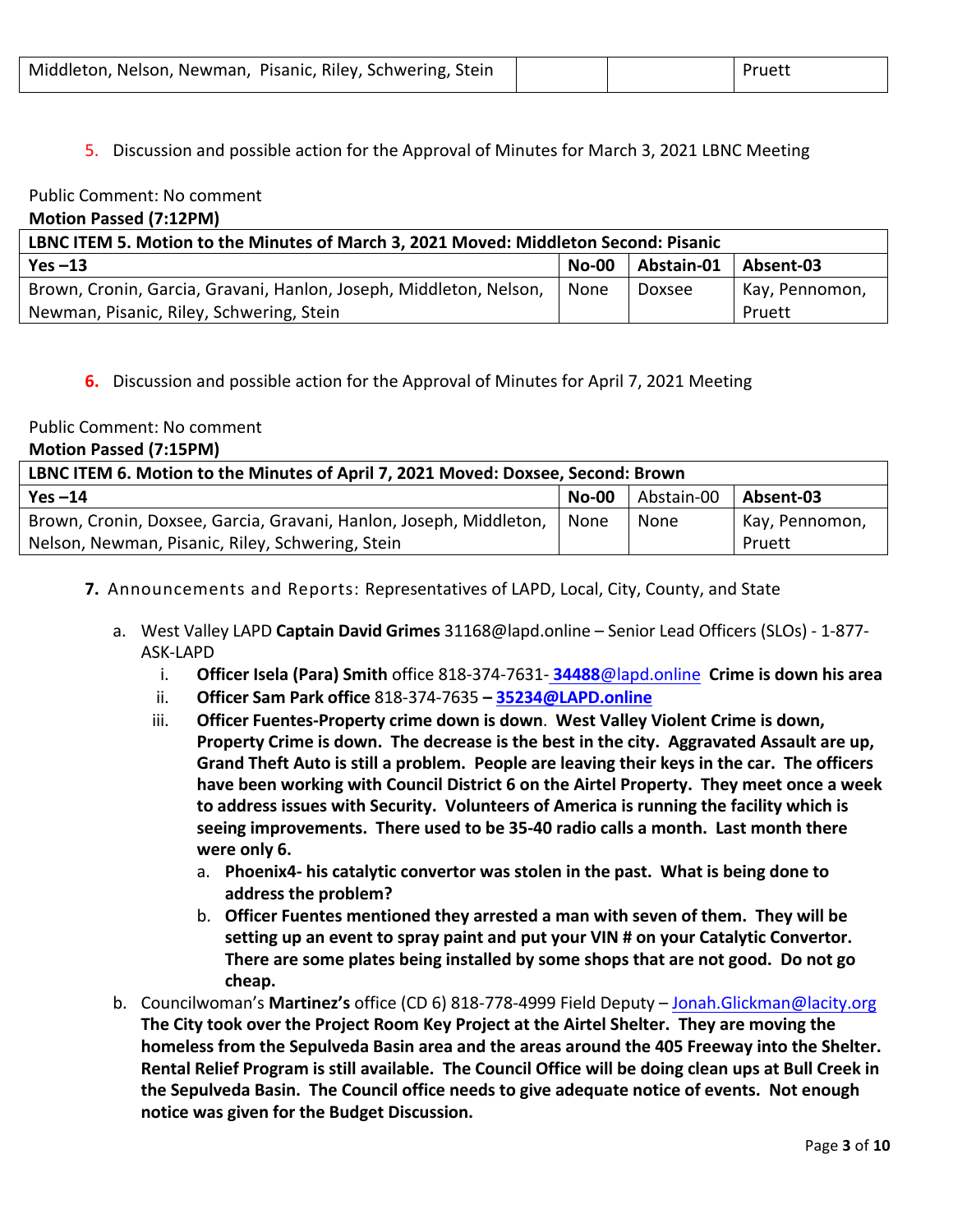- c. LA Mayor Garcetti's office East Valley Area Rep Caroline.Menjivar@lacity.org 213-713-0597
- d. LA City Attorney's Office – 213-978-8100 -**No Report**
	- i. Neighborhood Prosecutor Michael.Liu@lacity.org 818-374-6837
	- ii. Community Resource Specialist Cynthia.Hernandez@lacity.org 818-374-6839
- e. LA City Planning Liaison Ariel.Jones@lacity.org 213-820-4255-No Report
- f. LAUSD Scott Schmerelson's office (District 3) 818-654-3785 school Engagement and Data Specialist Tara.Vahdani@lausd.net 818-654-3785-**No Report**
- g. LAUSD Dr. Eric Maxey Administrator, Community of Schools-Reseda ejm9800@lausd.net 818-668-1051-**No Report**
- h. LAUSD Board President **Kelly Gonez** office (District 6) 818-212-6687 Dir of Community Engagement & Advocacy- **No Report** Michael.Menjivar@lausd.net
- i. LAUSD Northwest District Administrator Parent/Community Engagement-Gonsalo Garay ggg9445@lausd.net 818-654-3600 **No Report**
- j. LA County Supervisor **Sheila Kuehl's** office (District 3) 818-902-3831 District Director Jessica Orellana jorellana@bos.lacounty.gov and Brenda Yanez, Field Deputy BYanez@bos.lacounty.gov HELP for HOMELESS www.la-hop.org REPORT download MYLA311 app to your phone We are at the least restrictive level (yellow tier). Anyone 16 and older can get vaccinations now. 16 and 17 can get the Pfizer Vaccine. You can just walk in. Minors must be accompanied by an adult. The ban on Johnson and Johnson has been lifted and it is back in use. There is a rare risk of blood clots for women younger than 50 years old. A fact sheet is being produced. LA County -moving into so called normal. Revised order goes into effect tomorrow. Increase in capacity for many sectors. Food Distribution Kuehl/Rodriguez with the Los Angeles Food Bank on Friday, May 14, 2021, 9:00AM-12:00PM. An additional Food Distribution will be held on May 26, 2021 from **9:00AM to 12:00PM in North Hollywood at Whitsett Park.**
- k. CA Assembly Member **Adrin Nazarian's** office (District 46) 818-376-4246 Sophia.Soudani@asm.ca.gov The Armenian Genocide has been recognized. Assembly member **Nazarian is now on the Appropriations and Budget Committees. There is an Insulin Affordability Bill, AB97, AB773 Slow Streets Bill. 1,000 active EDD cases are being helped by their office.**
- l. CA State Senator **Robert Hertzberg's** Office (District 18) 818-901-5588 Hannah.Kelley@sen.ca.gov **No Report**
- m. CA State Senator **Henry Stern's** Office (District 27) - 818-876-3352 – **No Report** Jeremy.Wolf@sen.ca.gov and SFV representative-No Report Denise.Kniter@sen.ca.gov
- n. US Representative **Tony Cardenas** (District 29) 818-782-7407 Osvaldo.Ramirez@mail.house.gov **No Report**
- o. US Representative **Brad Sherman** (District 30) 818-501-9200 Mary.Chakerian@mail.house.gov **No Report**
- p. Department of Neighborhood Empowerment (DONE) **Vanessa Serrano** NC Advocate vanessa.serrano@lacity.org 818-374-9889 The Mayors Budget has been released. \$32,000 for **NC's and \$50,000 for the NC System for translation. Documents can be translated also. Funding** Trainings every month and workshops. New CF 21-0407 Neighborhood Council Bylaws and **Elections. Rodriguez/Cedillo**
	- i. Jim Stein NCs used to get \$50,000.00. Does not want this amount to be permanent. We provide services and resources for the stakeholders.
	- ii. **Linda Schwering-Access for Ethics Training? Vanessa will send.**

In the interest of time, committee updates will not be heard tonight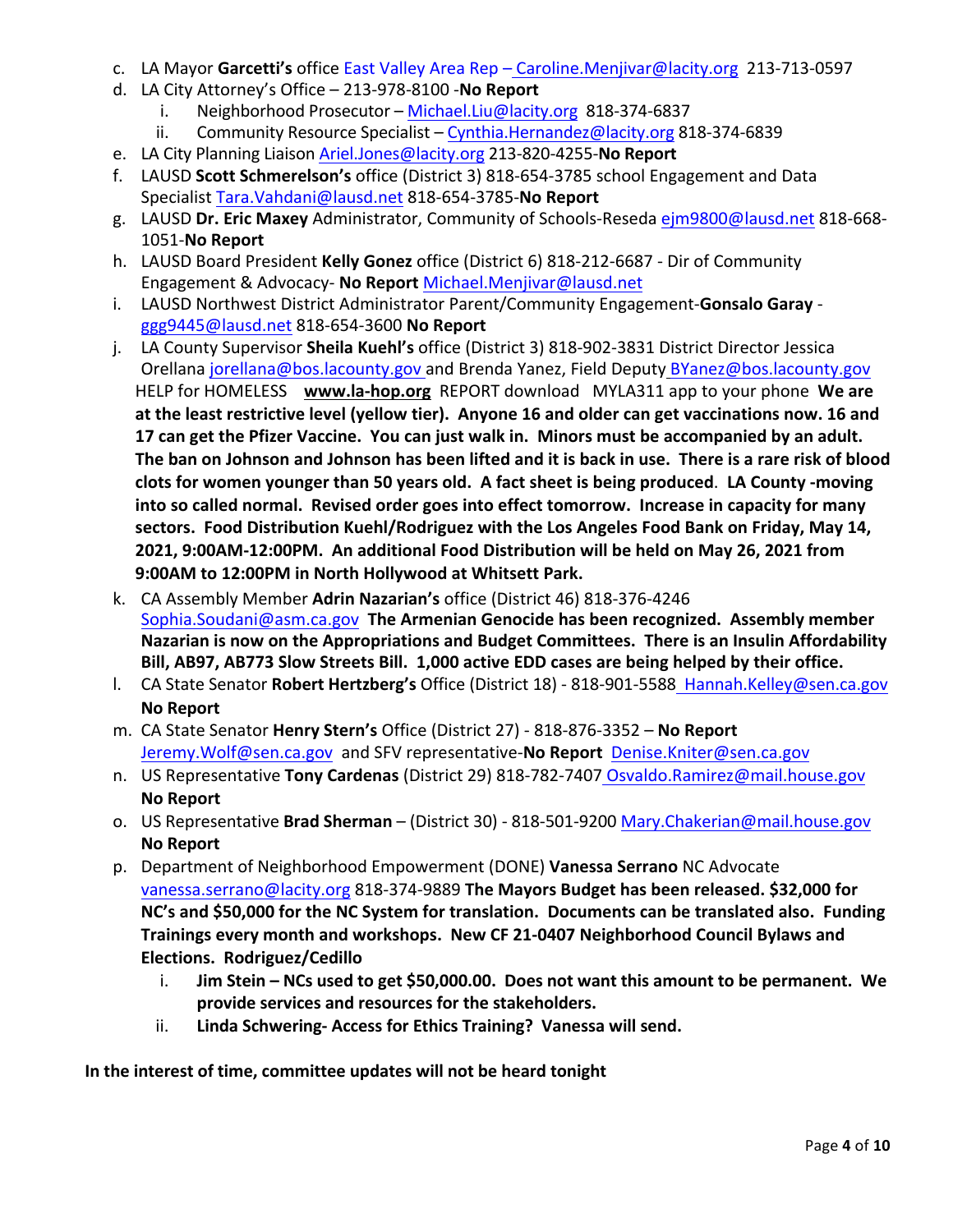- 8. **PUBLIC COMMENT:** a total of 10 MIN Comments from Public on Non-Agenda items, Issues, Announcements and Complaints within the jurisdiction of the Lake Balboa NC. The Brown Act, **prevents the board from commenting** on your comments. We are making note of them.
	- a. Gail La Paz wants a representative from Lake Balboa to attend the WVNH meetings. **They hold townhall, forums, and workshops.**
	- b. **John and Michelle Hales- has been to 46 meetings around the valley. LBNC is an outstanding NC. Catalytic Convertors for Japanese cars are \$2,500.00. There a few active groups around the**  valley. Police can use the 5150 on the homeless.
	- c. **Joel Leon- Van Nuys Day Laborer Center is new. 818-650-7750**
	- d. **Stacy Rotter-thank you for putting representative contacts on the Agenda. Some need to be updated. LBNC has a Buy Nothing Group.**
	- e. Phoenix4- Received Emergency Alerts for Vaccines, save for emergency. Much of the time was used up at the last meeting, not enough time was spent on the issues.

**Jim Stein- There will be a Community Beautification Event at Louise Park, on Saturday May 8, 2021 at 3:00 PM.** It will be at the northwest corner of the park. Bring gloves and shovels. We will be planting **plants.**

**Jim Riley-The Money given to VIC served 1 million meals to homebound people in the valley last year.** Danica- Lake Balboa sign approved and funded. Waiting for construction. Also trying to give away LAUSD food sent home from school with her kids.

Linda Schwering -CD7 and Street Services- Thank you for repaving Roscoe Blvd.

L.A.City Charter Sec. 909. Annual City Budget Priorities.

Each neighborhood council may present to the Mayor and Council an annual list of priorities for the City budget. The Mayor shall inform certified neighborhood councils of the deadline for submission so that **the input may be considered in a timely fashion.** (see www.budgetadvocates.com for 2015, 2016, 2017, 2018, 2019, 2020 White Paper recommendations)- Ms. Gravani

- 9. **Budget Advocate Updates**, (budgetadvocates.com) Budget Advocate is Carol Newman, Budget Rep is Linda Gravani. Newman The White Paper was submitted. The Mayor presented his Budget. We will be dependent on federal money for the next couple of years. We hope the city will recover **670 Million dollars is being given to Los Angeles, this year and next.**
- 10. Discussion and possible action regarding Council File: 19-1235. LBNC received a request from Adrienne Griffin, Public Bank LA Organizer, asking to support this council file- Newman There is no need for a Public Bank. Needs a feasibility study. There are no successful Public Banks except one in North Dakota. This was voted down by voters in the past. City Clerk write up was read by Ms. Gravani. The City can't balance its' own budget. Too many questions are not being answered. Individuals can weigh in. Two Councilmembers have been arrested for corruption.

Public Comment: Stacy Rotter what is the purpose of a Public Bank? Is it about equity? **Steve Leffert make sure it includes the Council File number. Motion Passed (8:00 PM)**

| LBNC ITEM 10. Motion for Lake Balboa Neighborhood Council to oppose Council File 19-1235 for the |  |  |  |  |  |
|--------------------------------------------------------------------------------------------------|--|--|--|--|--|
| establishment of a Public Bank Moved: Newman, Second: Middleton                                  |  |  |  |  |  |
| Abstain-02<br>Absent-03<br>No-00<br>Yes $-12$                                                    |  |  |  |  |  |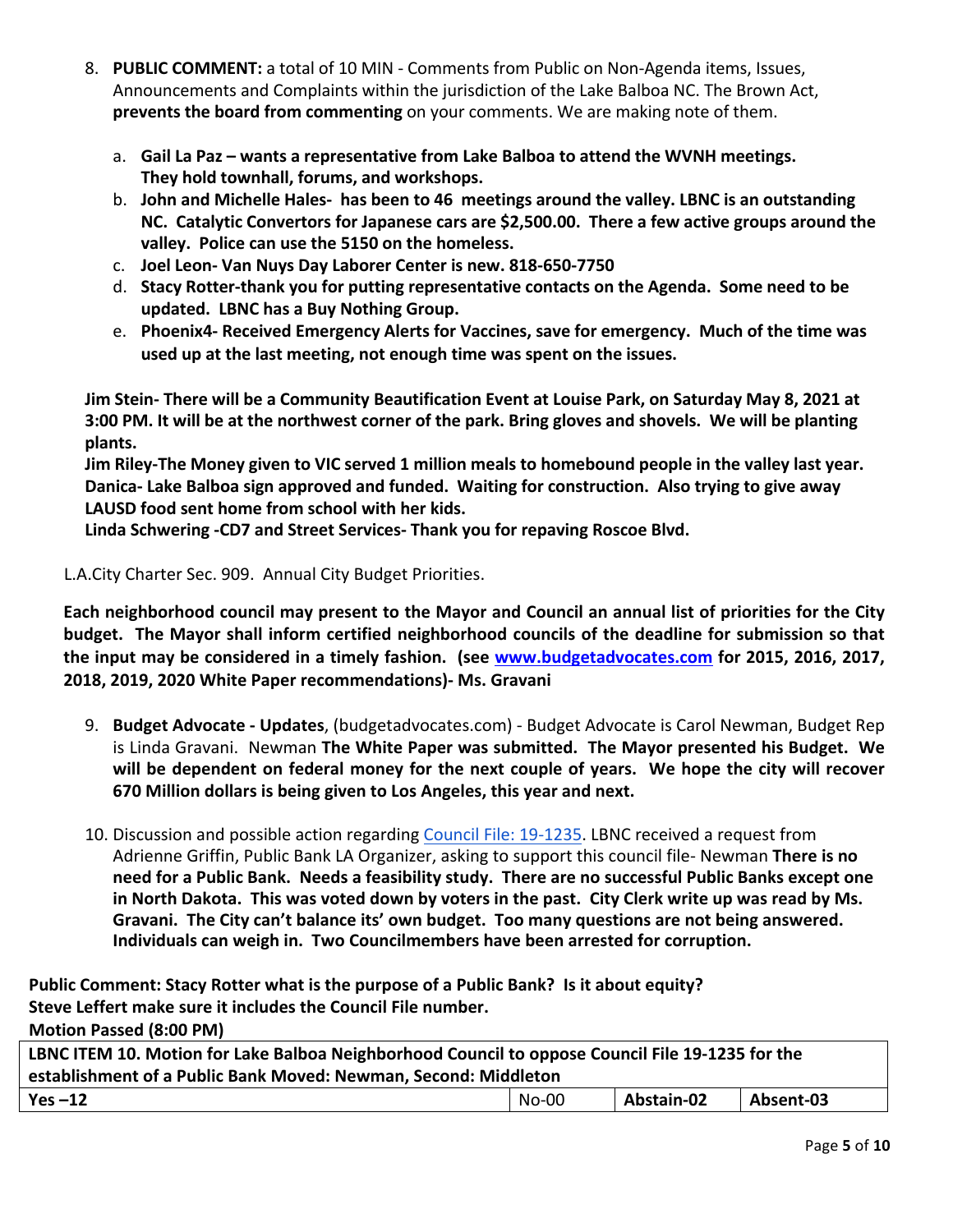| Cronin, Doxsee, Garcia, Gravani, Joseph, Middleton, Nelson, | None | Brown, | Kay, Pennomon, |
|-------------------------------------------------------------|------|--------|----------------|
| Newman, Pisanic, Riley, Schwering, Stein                    |      | Hanlon | Pruett         |

11. Discussion and possible action regarding CF 20-0769 - UNARMED CRISIS RESPONSE - Feedback due no later than Sunday, May 9, 2021. The city is looking for feedback Gravani- Ms. Gravani gave **instructions on how the public can give input.** 

12. Discussion and possible action regarding LA County's District Attorney George Gascon- Jim Stein Mr. Stein gave examples of the failure of George Gascon's Administration and the lawsuits. There is a campaign to recall him. His policies are flawed. He ordered over one hundred enhancements **dropped. The District Attorney prosecutes felonies in the city, so we could take a position.**

Public Comment: Stacy Rotter- Thanked Jim for putting it on the Agenda. He is not good for the community. Sharon Brewer- LAPD is now limited on what they can do and can't testify.

**Motion Passed (8:11 PM)**

**LBNC ITEM 12. Motion to approve a vote of no confidence in Los Angeles District Attorney George Gascon Moved: Stein, Second: Pisanic**

| Yes $-11$                                                  | <b>No-01</b> | Abstain-02 | Absent-03      |
|------------------------------------------------------------|--------------|------------|----------------|
| Brown, Cronin, Garcia, Gravani, Hanlon, Joseph, Middleton, | Doxsee       | Riley,     | Kay, Pennomon, |
| Nelson, Newman, Pisanic, Stein                             |              | Schwering  | Pruett         |

13. Discussion and possible action regarding Field Rep updates- Tom Riley **Should the government** representatives speak at the end of the meeting because they speak and leave and don't listen to **our needs.** SB9 and SB10 are examples, not one State Legislator has talked with us. We need to be **heard first.** Recommendation to move them to the end of the meeting. You want more questions answered. Ms. Gravani wants things from the Board that they want answers. Sophie spoke to the issue as a representative who stays for the meetings and also tries to attend committee meetings. **Ms. Newman appreciates being able to leave when she is done speaking at other meetings. The** Elected officials could be invited to come more often. The building bills are going to keep coming **every year.** Let's make sure the officials are on the same page as us.

# **Ms. Garcia left the meeting at 8:30PM**

14. Discussion and possible action regarding approval of **MAR 2021** Monthly Expense Report **(MER**) Stein

#### Public Comment: No comment

**Motion Passed (8:38 PM)**

**LBNC ITEM 14. Motion to approve the MARCH 2021 Monthly Expense Report (MER**)**Moved: Stein, Second: Brown**

| $Yes -13$                                                  | $No-00$ | Abstain-00 | Absent-04        |
|------------------------------------------------------------|---------|------------|------------------|
| Brown, Cronin, Doxsee, Gravani, Hanlon, Joseph, Middleton, | None    | None       | Garcia, Kay,     |
| Nelson, Newman, Pisanic, Riley, Schwering, Stein           |         |            | Pennomon, Pruett |

# 15. Discussion and possible action regarding approval of **April 2021** Monthly Expense Report (MER) Stein 3 min. **The MERS are getting out later and later. -Item Tabled**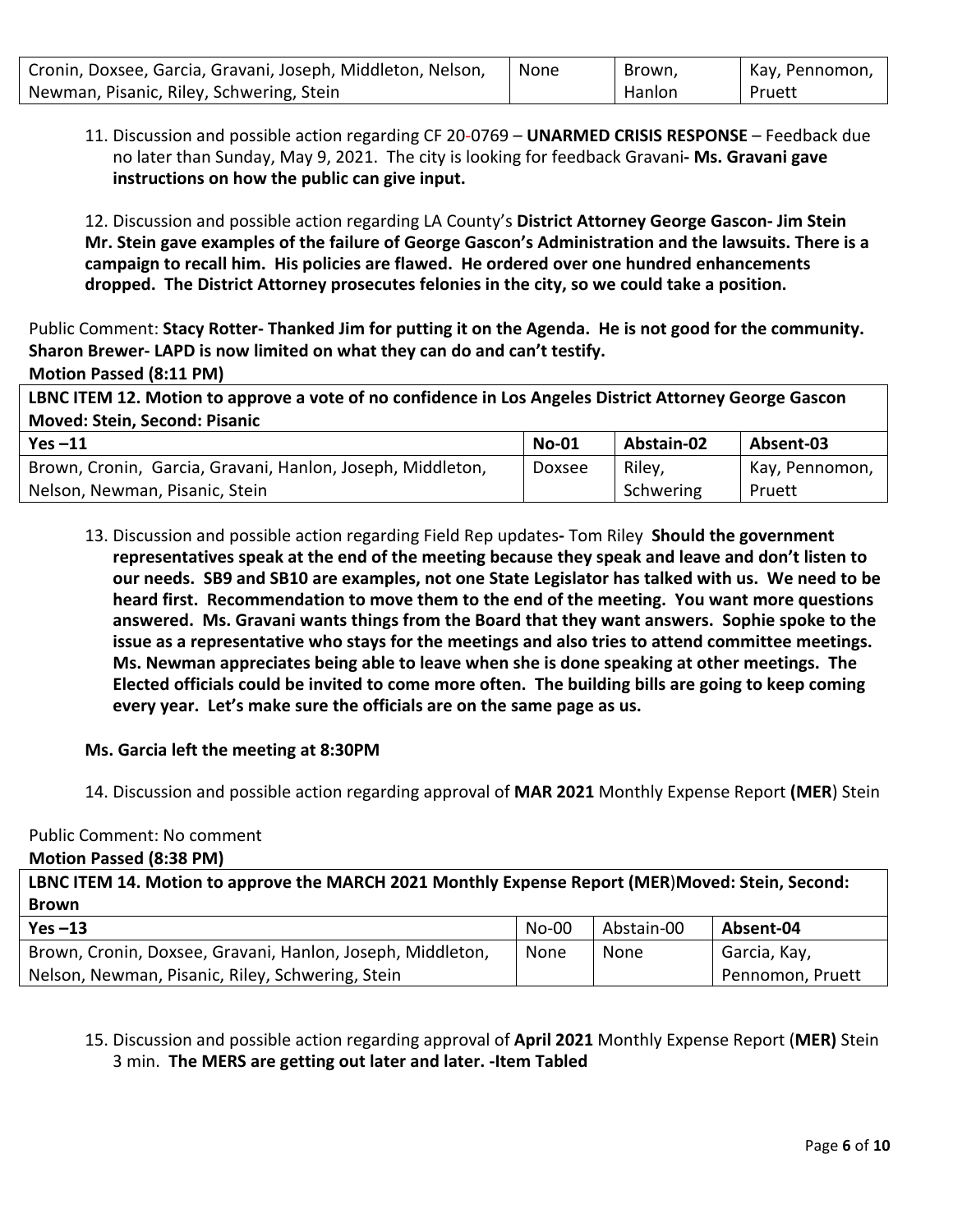- 16. BUDGET UPDATE: \$5,000 approved NPG for California Native Plants for goats will be returned to LBNC. Project was not approved by Recreation and Parks. -Update Ms. Gravani
- 17. BUDGET UPDATE: \$500 approved for Holiday Parade refreshments, etc. Funds were not used and will be returned to the outreach budget- Update Ms. Gravani
- 18. BUDGET UPDATE: Up to \$500/year upgrade for ZOOM.US was approved from PRO to BUSINESS. The small print required 10 accesses which took us way over budget and is not needed. -Ms. **Gravani**
- 19. **BUDGET:** Discussion and possible action regarding changes to 2020-2021 LBNC Budget categories Stein- left over funds will be used for promo items to be identified at next LBNC meeting. -Ms. Gravani reviewed the budget expenditures, encumbrances, and the balances that were leftover. About \$14,000.00 will be left over by the end of June. \$10,000 should be used to roll over. Then use the leftover funds for outreach items. The Budget breakdown was discussed. It was not necessary to move money to cover the NPG's.

#### Public Comment: No comment

### **Motion Passed (Vote taken at 9:54 PM – Doxsee left meeting at 9:31 PM)**

LBNC ITEM 19. Motion to approve from the moving \$3,500.00 a Neighborhood Purposes Grant (NPG) account to the Outreach Account and \$353.51 from Community Improvement to the Outreach Account. **Moved: Stein, Second: Danica** 

| $Yes -12$                                                  | $No-00$ | Ineligible-00 | Absent-04                         |
|------------------------------------------------------------|---------|---------------|-----------------------------------|
| Brown, Cronin, Gravani, Hanlon, Joseph, Middleton, Nelson, | None    | None          | <sup>1</sup> Doxsee, Garcia, Kay, |
| Newman, Pisanic, Riley, Schwering, Stein                   |         |               | Pennomon, Pruett                  |

# **FUNDING: Reminders – Fiscal year 2020-21 DEADLINES**

- **May 20 – Final date to request 2021 event approvals**
- June 1 Final date to submit check payment requests
- **June 20 – Final day for ANY bank card transactions**
- **July 1 – Budget due for 2021-22 Fiscal year**
- 20. **FUNDING:** Discussion and possible action regarding supporting the **Budget Advocates by** contributing \$1500. The money is not be given to the Budget Tribunes. The White Paper is produced by the Neighborhood Council Budget Advocates.

# **Mr. Nelson was unable to vote on this item due to technical difficulties.**

#### Public Comment: No comment

**Motion Passed (8:59 PM)**

| LBNC ITEM 20. Motion to approve \$1500.00 to support the Neighborhood Council Budget Advocates and can |                                       |               |                  |  |  |  |
|--------------------------------------------------------------------------------------------------------|---------------------------------------|---------------|------------------|--|--|--|
| only be used by the Neighborhood Council Budget Advocates. Moved: Gravani, Second: Pisanic             |                                       |               |                  |  |  |  |
| Yes $-12$                                                                                              | Ineligible-01<br>Absent-04<br>$No-00$ |               |                  |  |  |  |
| Brown, Cronin, Doxsee, Gravani, Hanlon, Joseph,                                                        | <b>None</b>                           | <b>Nelson</b> | Garcia, Kay,     |  |  |  |
| Middleton, Newman, Pisanic, Riley, Schwering, Stein                                                    |                                       |               | Pennomon, Pruett |  |  |  |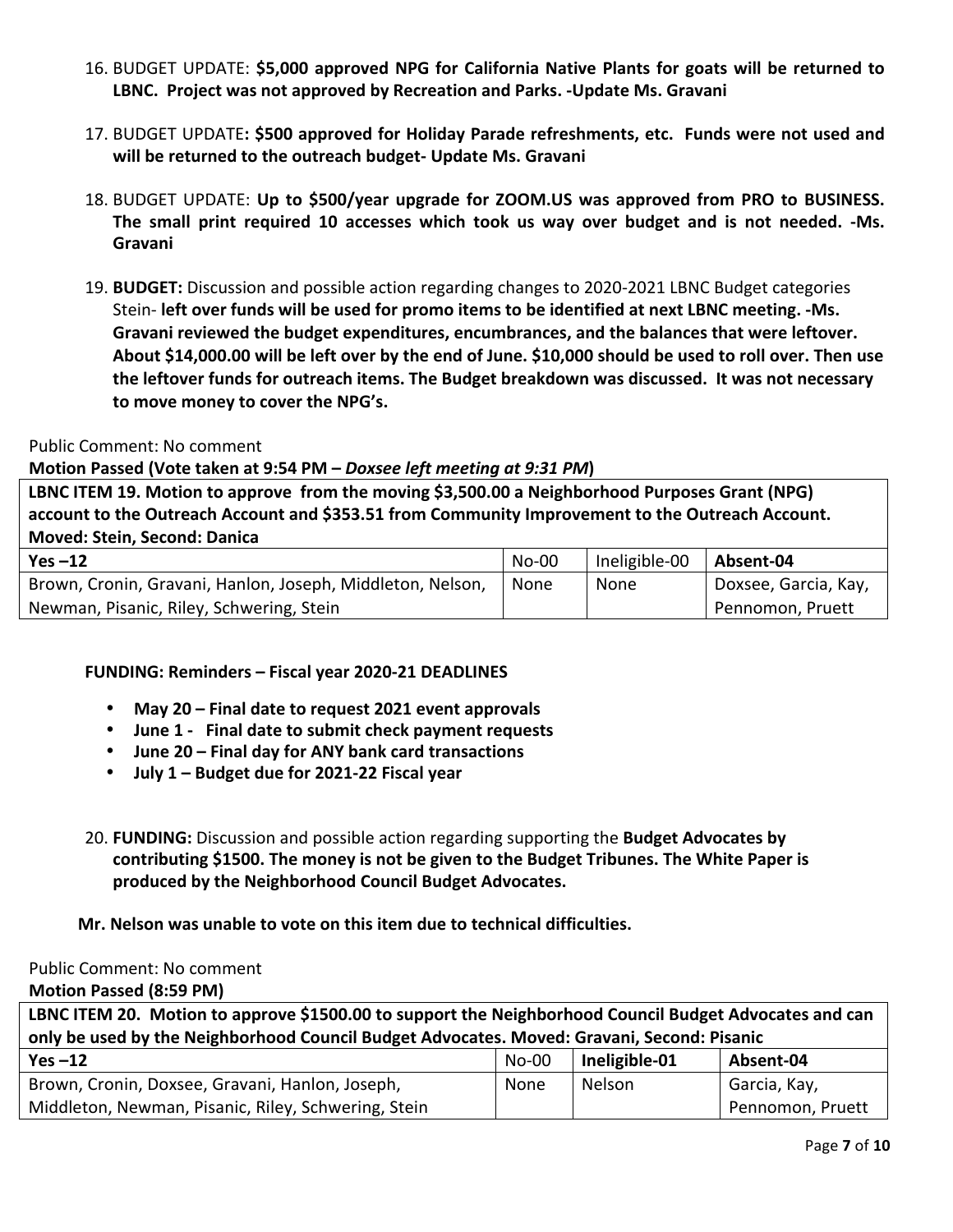21. **FUNDING**: Discussion and possible action regarding a Neighborhood Purposes Grant (NPG) for \$1,000 to Rescue from the Hart (RFTH) Sandy Joseph- This is a Lake Balboa nonprofit. The money is **needed for emergency veterinary services**.

Public Comment: No comment

**Motion Passed (9:03 PM)**

LBNC ITEM 21. Motion to approve a Neighborhood Purposes Grant (NPG) for \$1,000 to Rescue from the Hart **(RFTH) Moved: Joseph, Second: Middleton**

| $Yes -13$                                                  | $No-00$ | Ineligible-00 | Absent-04        |
|------------------------------------------------------------|---------|---------------|------------------|
| Brown, Cronin, Doxsee, Gravani, Hanlon, Joseph, Middleton, | None    | None          | Garcia, Kay,     |
| Nelson, Newman, Pisanic, Riley, Schwering, Stein           |         |               | Pennomon, Pruett |

# 22. **FUNDING:** Discussion and Possible action regarding a Neighborhood Purposes Grant (NPG) for \$1,000 to **Valley Relics Museum- Jim Stein stated that they have arranged for four historians for a program**  for students on the history of Lake Balboa and a historical exhibit.

Public Comment: No comment

**Motion Passed (9:05 PM)**

LBNC ITEM 22. Motion to approve a Neighborhood Purposes Grant (NPG) for \$1.000 to Valley Relics Museum **Moved: Stein, Second: Middleton**

| $Yes -13$                                                  | $No-00$ | Ineligible-00 | Absent-04        |
|------------------------------------------------------------|---------|---------------|------------------|
| Brown, Cronin, Doxsee, Gravani, Hanlon, Joseph, Middleton, | None    | None          | Garcia, Kay,     |
| Nelson, Newman, Pisanic, Riley, Schwering, Stein           |         |               | Pennomon, Pruett |

23. **FUNDING**: Discussion and possible action regarding a Neighborhood Purposes Grant (NPG) for \$500 for ONEgeneration's Senior Symposium on June 19, 2021- Linda Schwering- The event will be held **in person in Lake Balboa. Mail Motion wording** 

Public Comment: No comment

**Motion Passed (Discussion 9:08 PM)**

LBNC ITEM 23. Motion for Lake Balboa NC to approve a Neighborhood Purposes Grant (NPG) for \$500 in support of the 13th Anniversary, ONEGenerations' Senior Symposium open air and outdoor walk-thru health **event on June 19, 2021 at the Adult Day Care Campus on Victory Blvd. Moved: Schwering, Second: Doxsee** 

| $Yes -13$                                                  | $No-00$ | Ineligible-00 | Absent-05         |
|------------------------------------------------------------|---------|---------------|-------------------|
| Brown, Cronin, Doxsee, Gravani, Hanlon, Joseph, Middleton, | l None  | None          | Garcia, Kay,      |
| Nelson, Newman, Pisanic, Riley, Schwering, Stein           |         |               | Pennomon, Pruett, |

- 24. **FUNDING:** Discussion and possible action regarding the expenditure of up to \$2,000 **QR CODES sticker campaign for Business windows.** Jeremy Pisanic – **Stacy Rotter asked why restaurants would** promote other restaurants. There needs to be more discussion. -Item Tabled
- 25. **FUNDING:** Discussion and possible action regarding a **Town Hall Meeting for project at 17630 Sherman Way requiring a budget up to \$1,600 for printing postcards, flyers and mailing, - Tom Riley**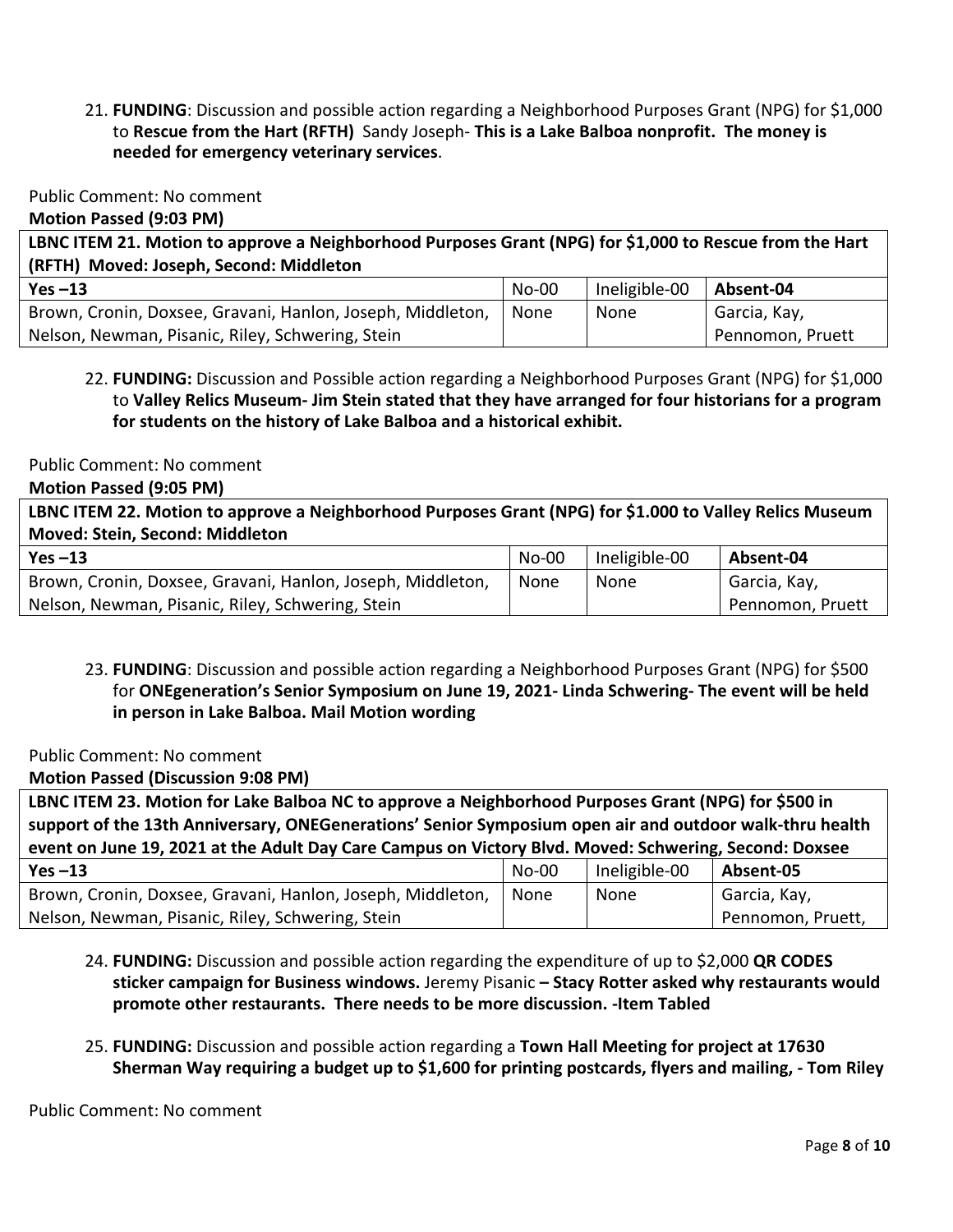#### **Motion Passed (9:28 PM)**

### LBNC ITEM 25. Motion to approve up to \$1,600.00 for Town Hall Outreach for project at 17630 Sherman Way **Moved: Riley, Second: Doxsee**

| $Yes -13$                                                  | $No-00$ | Ineligible-00 | Absent-04         |
|------------------------------------------------------------|---------|---------------|-------------------|
| Brown, Cronin, Doxsee, Gravani, Hanlon, Joseph, Middleton, | None    | None          | Garcia, Kay,      |
| Nelson, Newman, Pisanic, Riley, Schwering, Stein           |         |               | Pennomon, Pruett, |

#### **Ruth Doxsee left the meeting at 9:31PM**

- 26. **FUNDING:** Discussion and possible action regarding a **Neighborhood Watch** printing and mailing to over 16,000 stakeholders for a budget up to \$6,000, Gravani- Item Tabled
- 27. **BUDGET:** Discussion and possible action regarding 2021-2022 budget, allocation to categories Gravani The Budget breakdown was discussed. It was not necessary to move money to cover the **NPG's.** The following items will be further discussed at the next meeting. **Ms. Gravani-**
	- We don't know who our stakeholders are, nor do they know who we are
	- My goal in 2016 was to increase the database by 2,500 each year. In the last 4.5 years **we've added about 1,000**
	- The largest part of the budget should be outreach
	- **How much to allocate for promo items?**
	- How many worthy causes do we want to assist?

**Our regulars have been:** 

- **How much do we want to allocate for NPGs?**
- **Community Improvement**
- **Elections 0, won't have until 2023**
- Anyone who brings an event or funds for an activity will be 100% in charge (see handout), please look it over and let me know what's missing. Gary did an outstanding job. He was **organized and prepared.**
- 28. Discussion and possible action regarding LBNC and committee goals, what tools to use, how to be **effective.** Gravani- Our mission is to promote citizen participation in government and making government more responsive to local needs.
	- **What are our local needs**
	- **Our committees are attended mostly by our board**
	- **We need ways to involve our stakeholders**
	- Aaron Devandry is LBNC's webmaster. \$150/month which includes 1 eblast. Any additional will cost \$35/per.
	- The current budget includes LATER, \$15/month is that working? How do you want board to advise you of their activities? How do you know when to advertise something?
	- **In 2015 DONE provided Nation Builder, Database with email are 3,833 and 19,770 without.**
	- We've not created newsletters in over a year. It has been difficult to obtain articles. Shall that **be** continued?
	- NEXTDOOR.COM Each NC president has the capability to address the entire community
	- FACEBOOK.COM/LAKEBALBOANC Kristen Fujitaki alerted me that there is a section to ask for volunteers, great way to include stakeholders
	- **How often if at all is Twitter and Instagram used?**
	- **Welcome letters, have not been updated. Shall we continue?**
	- **Trifold pamphlets have not been updated. Shall we continue?**
	- Committee meetings seem to be training or information meetings, we need action.